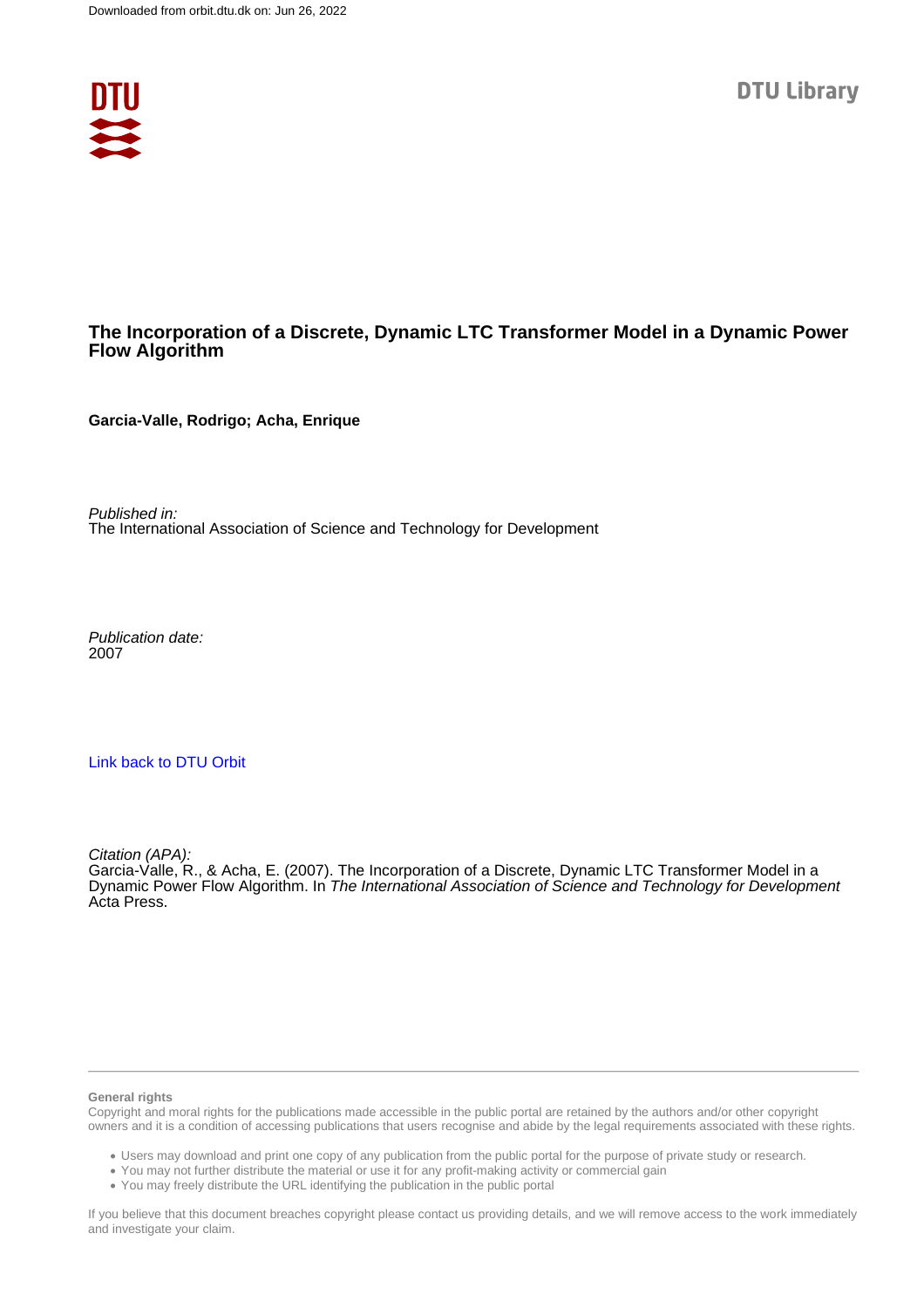# THE INCORPORATION OF A DISCRETE, DYNAMIC LTC TRANSFORMER MODEL IN A DYNAMIC POWER FLOW ALGORITHM

Rodrigo Garcia-Valle Department of Electronics and Electrical Engineering University of Glasgow Glasgow, UK email: r.garcia@elec.gla.ac.uk

Enrique Acha

Department of Electronics and Electrical Engineering University of Glasgow Glasgow, UK email: e.acha@elec.gla.ac.uk

#### ABSTRACT

This paper reports on the development of a dynamic LTC transformer model suitable for a dynamic power flow algorithm where the generators dynamic equations are solved simultaneously and in conjunction with the network algebraic equations using Newton's method. The method may be used for long-term power systems dynamic assessment, and in addition to the load tap changing transformer model, a representation of the generator boiler is also included. These are slow acting devices which are known to impact on system voltage collapse phenomena; events which may evolve over periods of time lasting several tens of minutes. Two test systems are presented to show the versatility of the simulation tool, including a trip cascading event leading up to a wide-area voltage collapse. Where appropriate, result comparisons with the output of a conventional transient stability program have been carried out.

## KEY WORDS

Dynamic power flows, voltage stability, dynamic stability, voltage collapse, LTC transformer, load shedding.

# 1 Introduction

Society's appetite for electricity continues unabated and with many transmission expansion programmes experiencing delays, existing transmission assets are being overstretched. Moreover, increased transmission system loadings and wide area disturbance propagation brought about by widespread interconnectivity, are calling for more accurate assessments of reactive power margins. On the main, power systems engineers have relied on the use of two kinds of application programs for bulk power systems assessments: power flows and transient stability. The former has been used to assess system voltage performance and active and reactive power flows and losses; all this from a snapshot of time perspective. Static power flows have been suitably extended to deal with voltage collapse assessment, with results normally provided in the form of P-V nose curves on the power-voltage plane. The approach yields a rather clear picture as to where the point of voltage collapse lies, as calculated by the static power flow solution. Nevertheless, it has been argued that the static approach incorporates no information about the dynamic behaviour of volt-

age collapse and that suitable elements of power systems dynamics should be included in the formulation. On the other hand, transient stability algorithms have traditionally been used to assess power systems dynamic phenomena from tens of milliseconds up to several seconds. These application programs include detailed models of synchronous generators with their excitation systems, turbines and governors; as well as dynamic models of loads and a wide range of power electronics-based converters. The voltage collapse phenomena is said to be dynamic in nature and yet when it presents itself, it normally does it in a manner that is rather slow when compared to the dynamic time frame of traditional transient stability programs. It is not uncommon for a voltage collapse event to evolve over a period of about 30 minutes; a time frame well beyond the intended scope of transient stability algorithms and models. Slow acting devices such as the time-dependent, discrete nature of load tap-changing transformer and boilers are not normally accounted for in transient stability programs and yet these slow acting devices together with the system load characteristic, have been reported [1] as having a direct bearing on the extent of a voltage collapse event.

Commensurate with industry's interest in achieving more realistic dynamic reactive power margins assessments, an existing solution approach [2] based on full time domain simulations is developed further in this paper. It is a unifying framework where the power flows representation of the network is combined with the dynamic models of the power system to enable combined solutions at pre-defined discrete time steps using the Newton-Raphson method. Such an approach is, in essence, a dynamic power flow method; a method that takes full account of all dynamic components in the power system, some of which may be non-linear and discontinuous in nature.

However, to enable comprehensive assessments of the many issues surrounding reactive power margins assessments and voltage collapse issues in today's power systems, fuller models of power plant components are required than those presented in [2]. Among these is the development of a dynamic LTC transformer with discrete taps. Where appropriate, the results reported in this paper are compared with the output of PSAT [3], a widely used transient stability simulation package within the academic community.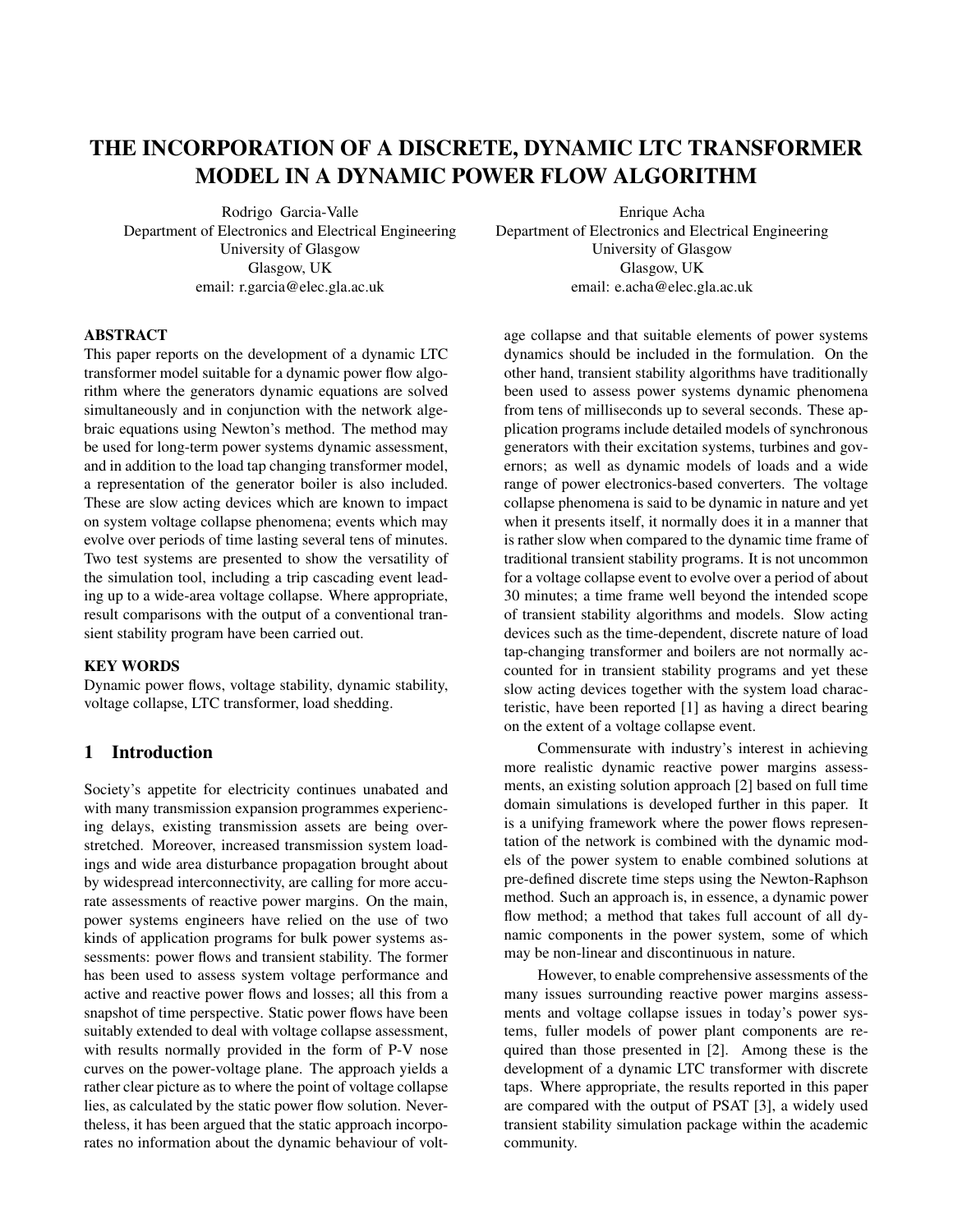## 2 Dynamic power flows

The evolution of power flows in time, following an event, planned or unplanned, that alters a perceived steady-state of the network, may be tracked by suitably combining the dynamic equations of synchronous generators, loads and controls with the equations associated with a normal power flow solution:

$$
0 = f(\mathbf{x}, \mathbf{y}) \tag{1}
$$

$$
\dot{\mathbf{y}} = g(\mathbf{y}, \mathbf{x}) \tag{2}
$$

where y and x are vectors of integrable and non-integrable algebraic variables. Generally,  $f$  and  $g$  are non-linear vector functions and the non-integrable network variables cannot be eliminated algebraically. In such a situation, equations 1 and 2 must be solved simultaneously as a function of time [4]; where the possibility exists of using a unified framework to solve for y and x. The set 1 comprises network equations and the stator equations of synchronous machine, transformed into the network reference frame. Set 2 comprises the differential equations describing the synchronous generators and their controls.

#### 2.1 Synchronous generator modelling

Three-phase synchronous generators represent the main source of electricity generation in interconnected power systems, where a key aspect of system operation is to maintain stable operation by running all synchronous generators at or near synchronous speed. However, power system disturbances, slowly-acting interactions between controls and emergency operations in the network may lead one or more generators in the network deviating from their intended synchronous speed. To a greater or lesser extent, all power systems dynamic problems involving synchronous generators require dynamic representation of their rotors, which may be in the form of their swing equations:

$$
\dot{\omega} = \frac{\pi f_0}{H} \left[ P_m - P_e - D \left( \omega - \omega_0 \right) \right] \tag{3}
$$

$$
\dot{\delta} = \omega - \omega_o \tag{4}
$$

where H is the inertia constant, MW·s/MVA,  $P_m$  is the mechanical input power, p.u.,  $P_e$  is the electrical output power, p.u., D is the damping coefficient, s/rad,  $\omega$  is the synchronous speed, rad/s,  $f_0$  is the system operating frequency, Hz and  $\delta$  is the load angle, rad.

Assuming balanced operation and equipment, the set of equations that describe the dynamic behaviour of a salient-pole synchronous generator, in the  $dq$  plane, are:

$$
T'_{d0}\dot{E}'_d = E_f + (X_d - X'_d)I_d - E'_q \tag{5}
$$

$$
T'_{q0}\dot{E}'_q = -E'_d - (X_q - X'_q)I_q \tag{6}
$$

$$
T''_{q0}\dot{E}''_d = E'_d + (X'_q - X''_q)I_q - E''_d \tag{7}
$$

$$
T''_{d0}E''_q = E'_q + (X'_d - X''_d)I_d - E''_q
$$
\n(8)

$$
E'_{q} = V_{q} + R_{a}I_{q} + (X'_{d} - X_{l})I_{d}
$$
\n
$$
E'_{d} = V_{d} + R_{a}I_{d} - (X'_{q} - X_{l})I_{q}
$$
\n(9)

$$
E_q'' = V_q + R_a I_q + (X_d'' - X_l) I_d
$$
 (10)  

$$
E_q'' = V_q + R_a I_q + (X_d'' - X_l) I_d
$$
 (11)

$$
E''_d = V_d + R_a I_d - (X''_q - X_l)I_q \tag{12}
$$

where  $T'_{d0}$ ,  $T'_{q0}$ ,  $T''_{d0}$ ,  $T''_{q0}$  are open-circuit transient and sub-transient time constants in  $d$  and  $q$  axis, respectively.  $E'_d$ ,  $E'_q$ ,  $E''_d$ ,  $E''_q$ ,  $E'_q$ ,  $E''_q$ ,  $E'''_d$  are the internal transient and sub-transient flux voltages in  $d$  and  $q$  axis, and their time derivatives, respectively.  $E_f$  is the excitation (internal) voltage.  $V_d$ ,  $V_q$  are generators terminal voltages in d and  $q$  axis, respectively.  $I_d$ ,  $I_q$ , are the generators currents in d and q axis.  $X'_d$ ,  $X'_q$ ,  $X''_d$ ,  $X''_q$  are transient and subtransient reactances in  $d$  and  $q$  axis, respectively,  $X_d$ ,  $X_q$ , are synchronous reactances in d and q axis, respectively,  $X_l$ is the leakage reactance,  $R_a$  is the armature resistance.

#### 2.2 Network modelling

The basic equations representing the static part of the network are the active and reactive power injections at each network bus, say  $k$ :

$$
P_k = e_k \sum_{m=1,n} (G_{km}e_m - B_{km}f_m) +
$$
  
\n
$$
f_k \sum_{m=1,n} (G_{km}f_m + B_{km}e_m)
$$
  
\n
$$
Q_k = f_k \sum_{m=1,n} (G_{km}e_m - B_{km}f_m) -
$$
  
\n
$$
e_k \sum_{m=1,n} (G_{km}f_m + B_{km}e_m)
$$
\n(14)

where  $P_k$  and  $Q_k$  are the active and reactive powers injected at bus  $k$ ,  $e_k$  and  $f_k$  are the voltage's real and imaginary parts at bus  $k$ ,  $G_{km}$  and  $B_{km}$  are the real and imaginary parts of the nodal admittance relating buses  $k$  and m. It should be noted that  $k = m$  gives rise to the self admittance of bus  $k$ . Each plant component of the power network is represented by its own form of nodal admittance elements  $G_{kk}$ ,  $B_{kk}$ ,  $G_{km}$  and  $B_{km}$ .

 $m=1,n$ 

#### 2.3 Power transformer model

Power transformers are essentials plant components of the power system. In addition to those that perform the basic functions of transforming an AC supply voltage into one or more different AC voltages and providing electrical insulation between the supply voltage and the user's equipment, there are transformers that are provided with an on-load tap changing mechanism to regulate voltage magnitude at a specified point of the network or to control the amount of active power that flows through the transformer. They are known as tap-changing and phase-shifting transformers, respectively. The equivalent circuit representation of a tap-changing transformer of impedance  $Z_l$ , with the tap mechanism  $T_k$  located on the primary side, and connected between buses k and  $m$ , is shown in Fig. 1.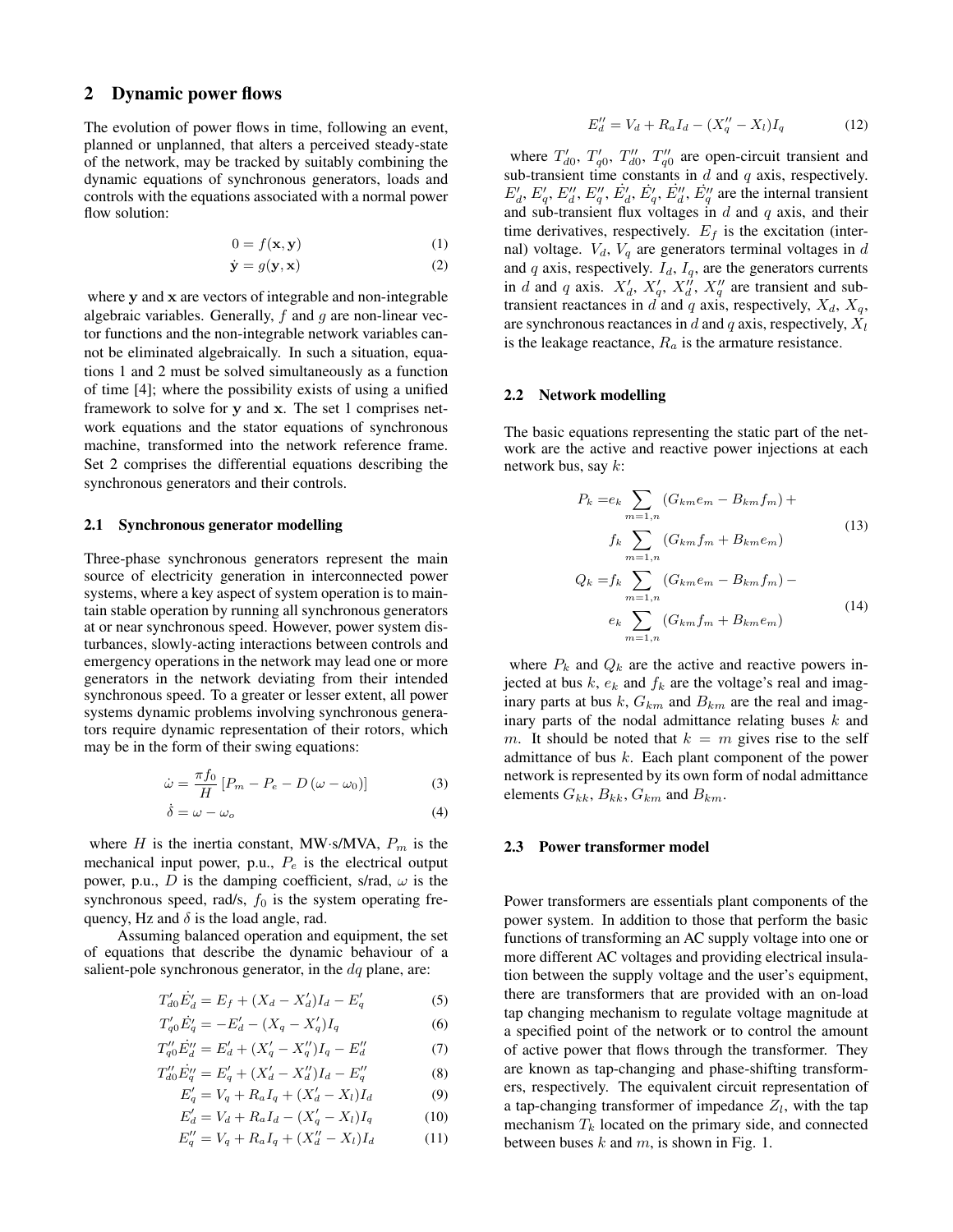The transfer admittance matrix for this equivalent circuit is:

$$
\begin{pmatrix}\nY_{kk} & Y_{km} \\
Y_{mk} & Y_{mm}\n\end{pmatrix} = \begin{pmatrix}\nZ_l^{-1} & -T_k Z_l^{-1} \\
-T_k Z_l^{-1} & T_k^2 Z_l^{-1}\n\end{pmatrix}
$$
\n(15)

As indicated in Fig. 2 the transformer tap is discrete and updated according to the following relation:

$$
T_k = V_{low} + \left(\frac{V_{high} - V_{low}}{T_{steps}}\right) T_{pos}
$$
 (16)

The tap's dynamic is represented by the following differential Equation:

$$
\dot{T}_k = \frac{1}{H_T} \left( \sqrt{e_k^2 + f_k^2} - V_0 \right) \tag{17}
$$

where  $H_T$  is the tap's servomotor inertia,  $e_k$  and  $f_k$  are the real and imaginary parts of the voltage at the regulated bus,  $V_0$  is the target voltage magnitude.



Figure 1. Tap-changing transformer equivalent circuit.



Figure 2. Transformer discrete tap.

## 3 Numerical Solution Technique

The set of algebraic and differential equations that describe each plant component of the power network are interdependent and it has been reported that their simultaneous calculation provides for a more stable numerical solution [2]. To this end, the system differential equations are transformed into algebraic equations and appended to the existing set of algebraic equations for a unified solution. One way of ensuring a numerically stable transformation is to use the implicit trapezoidal method, a technique known for giving reasonably accurate results even when relatively large integration time steps are selected [5].

The first step in the application of the trapezoidal method is to express the system differential equations in the form of Equation 2. To exemplify the procedure, the method is applied to dynamic equations 3 and 4:

$$
\omega_{(t)} - \omega_{(t-\Delta t)} = \frac{\Delta t}{2} \left[ \frac{\pi f_0}{H} \left( P_m - P_{e(t)} - D \left( \omega_{(t)} - \omega_0 \right) \right) + \frac{\pi f_0}{H} \left( P_m - P_{e(t-\Delta t)} - D \left( \omega_{(t-\Delta t)} - \omega_0 \right) \right) \right]
$$
(18)

$$
\delta_{(t)} - \delta_{(t-\Delta t)} = \frac{\Delta t}{2} \left( \dot{\delta}_{(t)} + \dot{\delta}_{(t-\Delta t)} \right)
$$
(19)

Substituting in Equation 18 the expression of electrical power  $P_e$ , where the effects of saliency and flux decay are considered, but assuming constant  $P_m$ , we have,

$$
\omega_{(t)} - \omega_{(t-\Delta t)} = \frac{\Delta t}{2} \left[ \left( \frac{\pi f_0}{H} P_m + (E'_{d(t)} - R_a I_{d(t)} + (X'_q - X_l) I_{q(t)}) I_{d(t)} \right) + (E'_{q(t)} - R_a I_{q(t)} + (X'_d - X_l) I_{d(t)}) I_{q(t)} - D \left( \omega_{(t)} - \omega_0 \right) \right] + \frac{\pi f_0}{H} (P_m + (E'_{d(t-\Delta t)} - R_a I_{d(t-\Delta t)} + (X'_q - X_l) I_{q(t-\Delta t)}) I_{d(t-\Delta t)} + (E'_{q(t-\Delta t)} - R_a I_{q(t=\Delta t)} + (X'_d - X_l) I_{d(t-\Delta t)}) I_{q(t-\Delta t)} - D \left( \omega_{(t-\Delta t)} - \omega_0 \right) \right)
$$
(20)

Notice that in this Equation only the transient effects have been represented, as opposed to sub-transient ones, to keep the expression at a manageable level. Re-arranging terms, leads to a more compact expression,

$$
F_{\omega} = F_{\omega(t)} + F_{\omega(t - \Delta t)} + C_{\omega} = 0 \tag{21}
$$

$$
F_{\delta} = F_{\delta(t)} + F_{\delta(t - \Delta t)} + C_{\delta} = 0 \tag{22}
$$

where

$$
F_{\omega(t)} = \omega_{(t)} + \frac{\Delta \pi f_0}{2H} \left( P_{e(t)} + D \omega_{(t)} \right)
$$
  
\n
$$
F_{\omega(t-\Delta t)} = -\omega_{(t-\Delta t)} + \frac{\Delta \pi f_0}{2H} \left( P_{e(t-\Delta t)} + D \omega_{(t-\Delta t)} \right)
$$
  
\n
$$
C_{\omega} = -\frac{\Delta t \pi f_0}{H} \left( P_m + D \omega_0 \right)
$$

Likewise, expression 19 is re-arranged,

$$
F_{\delta(t)} = \delta_{(t)} - \frac{\Delta t}{2} \omega_{(t)}
$$

$$
F_{\delta(t-\Delta t)} = -\delta_{(t-\Delta t)} - \frac{\Delta t}{2} \omega_{(t-\Delta t)}
$$

$$
C_{\delta} = 2\pi f_0 \Delta t
$$

Equations 13 and 14, describing the active and reactive powers injected in the network buses, are augmented to incorporate explicitly the active and reactive powers contributed by all generators in the network. Hence,

$$
P_{(k)} + P_{e(genbus(l))}
$$
  
 
$$
Q_{(k)} + Q_{e(genbus(l))}
$$
 (23)

for  $k=1,\ldots$ , nbus and  $l=1,\ldots$ , ngen, where  $genbus(l)$  is an array of generator-connected buses.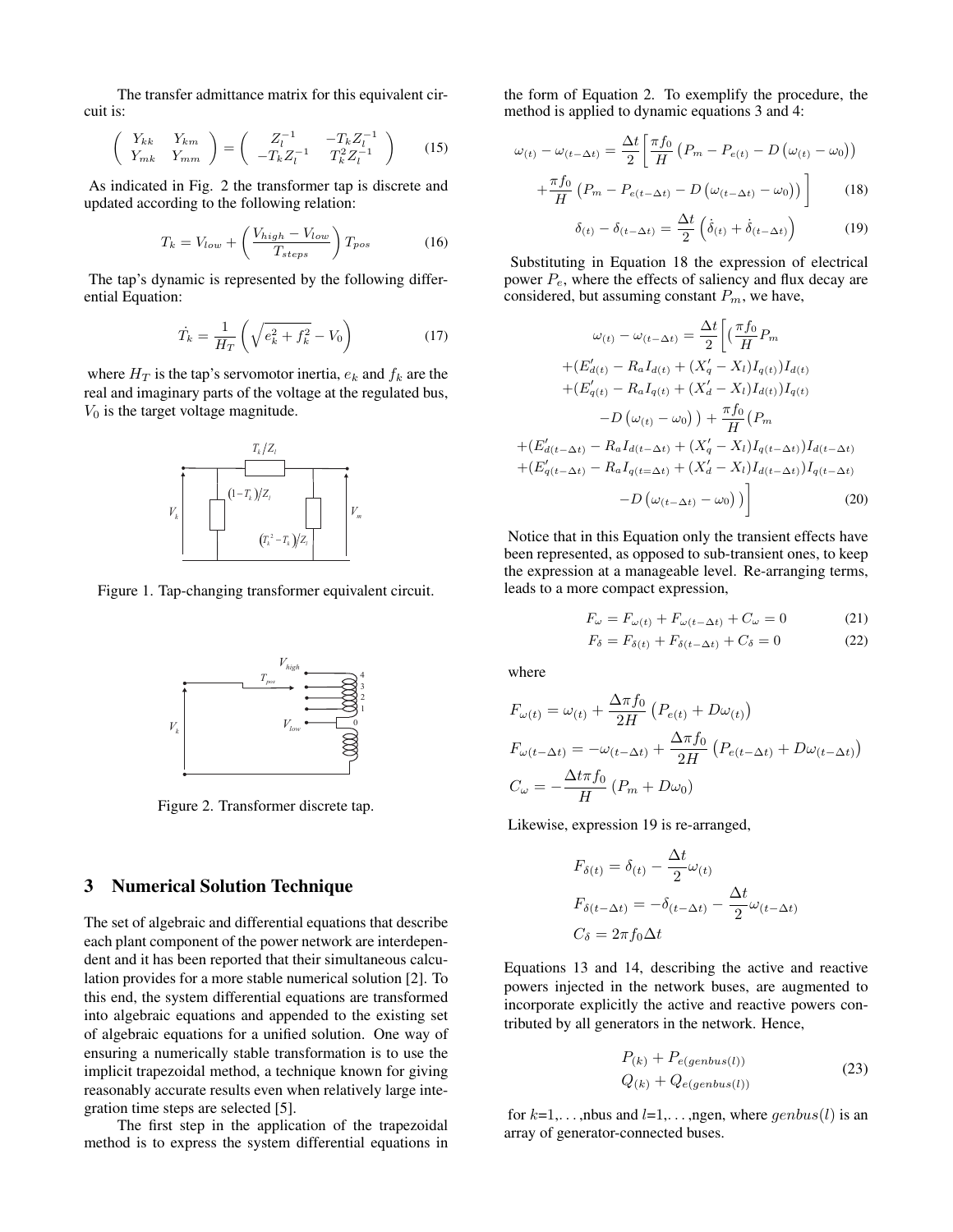Equations 13-14 for load buses and Equations 21-22 for generator buses form the necessary set with which to carry out dynamic power flow solutions of a power system. One option to achieve this is to solve the equation set, which is non-linear, using the Newton-Raphson method. Hence, the following linearised equation, around a base point, provides the computing engine with which to carry out the solution by iteration:

$$
\begin{bmatrix}\n\Delta P \\
\Delta Q \\
\hline\nF_{\omega} \\
F_{\delta} \\
F_{E'_{d}} \\
F_{E''_{d}} \\
F_{E''_{d}} \\
F_{E''_{d}}\n\end{bmatrix} = \begin{bmatrix}\nJ_{11} & | & J_{12} \\
\hline\n- & + & - - \\
J_{21} & | & J_{22}\n\end{bmatrix} \begin{bmatrix}\n\Delta e \\
\Delta f \\
\hline\n-\end{bmatrix} \quad \Delta \omega \\
\Delta \delta \\
\Delta E'_{d} \\
\Delta E'_{d} \\
\Delta E''_{d} \\
\Delta E''_{d}\n\end{bmatrix} \quad (24)
$$

Where  $J_{11}$  is a matrix of first order partial derivatives of the active and reactive power,  $P$  and  $Q$ , with respect to nodal voltages, e,f. The active and reactive powers contributed by the generators are taken into consideration in the Jacobian term,  $J_{11}$ .  $J_{22}$  is a matrix of partial derivatives of generators discretised functions of the form 21 and 22, with respect to generator state variables  $\omega$ ,  $\delta$ ,  $E'_d$ ,  $E'_q$ ,  $E''_d$  and  $E''_q$ .  $J_{12}$  is a matrix of first order partial derivatives of active and reactive power at generator buses with respect to generator state variables.  $J_{21}$  is a matrix of first order partial derivatives of generator discretised functions of the form 21 and 22, with respect to nodal voltages  $e, f$ .

It should be remarked that in Equation 24 the mechanical power  $P_m$  contributed by the boiler-turbine-governor set has been taken to remain constant, for the sake of simplifying the equation. In practice, however, the boilerturbine-governor set is an important dynamic element in power systems long term dynamics and the linearised Equation 24 may be suitably expanded to accommodate the boiler-turbine-governor representation.

## 4 Results

#### 4.1 Validation

To validate the solution technique, a time domain simulation has been carried out and compared with PSAT [3]. The test system used is the nine-bus, three-machine power system depicted at Fig. 3 [6]. The scenario considered for this study is a load change at bus 8. A load of 10MW is added at  $t = 1$ m, using a 10 p.u. resistive impedance. The simulation is run for five seconds. It should be noted from Fig. 4 and Fig. 5, that the system response at Bus 1, is more damped than those at Buses 2 and 3. This is due to the fact that these two buses are closer to the perturbation point. Fig. 6 presents the machines angle responses. It is noted that the angular differences of the machines are small, thus, the system will remain stable after the disturbance. The simulation results provided by



Figure 3. 3 Machines 9 buses power system.



Figure 4. Bus voltage response to a load change.



Figure 5. PSAT output for bus voltage response to a load change.

the dynamic power flow simulation agree on well with the response provided by PSAT, Fig. 5.

#### 4.2 Test Case 1

To demonstrate the applicability and versatility of the dynamic power flow computer program, the load connected at bus 8 is increased by 50%. All loads are represented by their exponential load model [7]. The simulation period is 25 minutes.

Fig. 7 represents the system with a mechanical power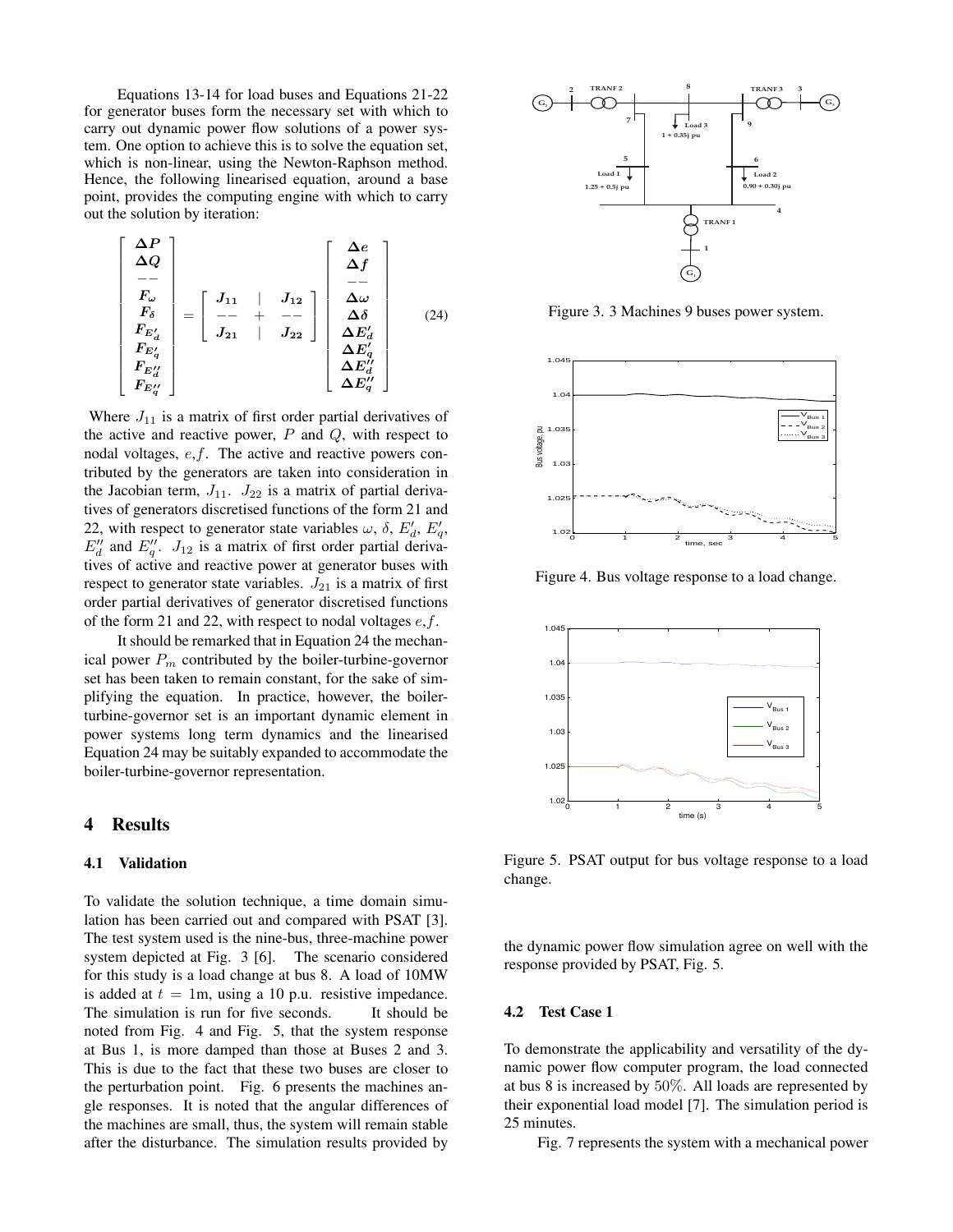

Figure 6.  $\delta_i - \delta_1$  response to the load change.

 $P_m$  constant, dash line, whereas the continuous line represents the mechanical power associated with the boilerturbine-governor set model.



Figure 7. Synchronous generators' mechanical power.

#### 4.3 Test Case 2

To assess the performance of the Dynamic Load Tap-Changer (DLTC) model, a separate test case is carried out. A load increment in bus 8 is used as the source of the perturbation. Fig. 8 shows the DLTC performance following the perturbation. Dynamic tap-changers 2 and 3 are closer to the perturbation point and their action is more pronounced than dynamic tap-changer 1 which is farther away; it is noted that after an initial drop, it returns to a value closer to its pre-disturbance value. Fig. 9 gives the voltage profiles at buses where the load tap changers are connected to. When the load tap changer is active, 'ON', given by the continuous line, and when the load tap changer is inactive, 'OFF', given by the dashed line. In this test case, the dynamic load tap changer plays a very important role in improving the voltage profile at these specific points of the system. However, this may be at the expenses of a temporary surge in reactive power consumption from the network, as shown in Fig. 10.

#### 4.4 Test Case 3

To show the wider applicability of the proposed approach, the New England system [8] depicted in Fig. 11, is used. The system has been modified to include one tap-changing transformer between buses 40 and 3.

At first, transmission lines which connect bus 17 with buses 27, 16 and 18 are tripped; as a consequence bus 17 including its load, is isolated from the system, producing a voltage drop at the majority of nodes. Next, the transmission line connecting buses 3 and 18 is taken out of service, causing that node 18 and its load become separated from the system, bringing a recovery of system voltages. This is followed by a tripping of the transmission line connecting buses 3 to 4; an event that triggers a voltage collapse of the entire system.

Fig. 12 shows the voltage magnitudes in the remaining 37 buses of the system. Fig. 13 shows the discrete response of the tap-changer under abrupt voltage changes. It can be seen that this device works in its pre-specified working range, which is from 0.90 to 1.10. The tap changer performance can be observed in Fig. 13. Fig. 14 shows the voltage profile at the bus where the voltage is controlled by the tap-changer. As shown, the tap-changer transformer is able to control the voltage around its specified value, 1 p.u., even when the system is undergoing unfavourable conditions.

# 5 Conclusions

This paper presents a unified framework for dynamic simulations, where the application of the trapezoidal rule and Newton-Raphson technique are applied to solve the combined system. The trapezoidal rule is applied to discretise the synchronous machines variable and the dynamic equations corresponding to the DLTC. A detailed mathematical modelling for the synchronous generator is presented.

The solution technique is validated, obtaining acceptable accuracy results. The New England power system has been tested and subjected to this approach getting good results.



Figure 8. Dynamic Load Tap-Changer (DLTC) performance.